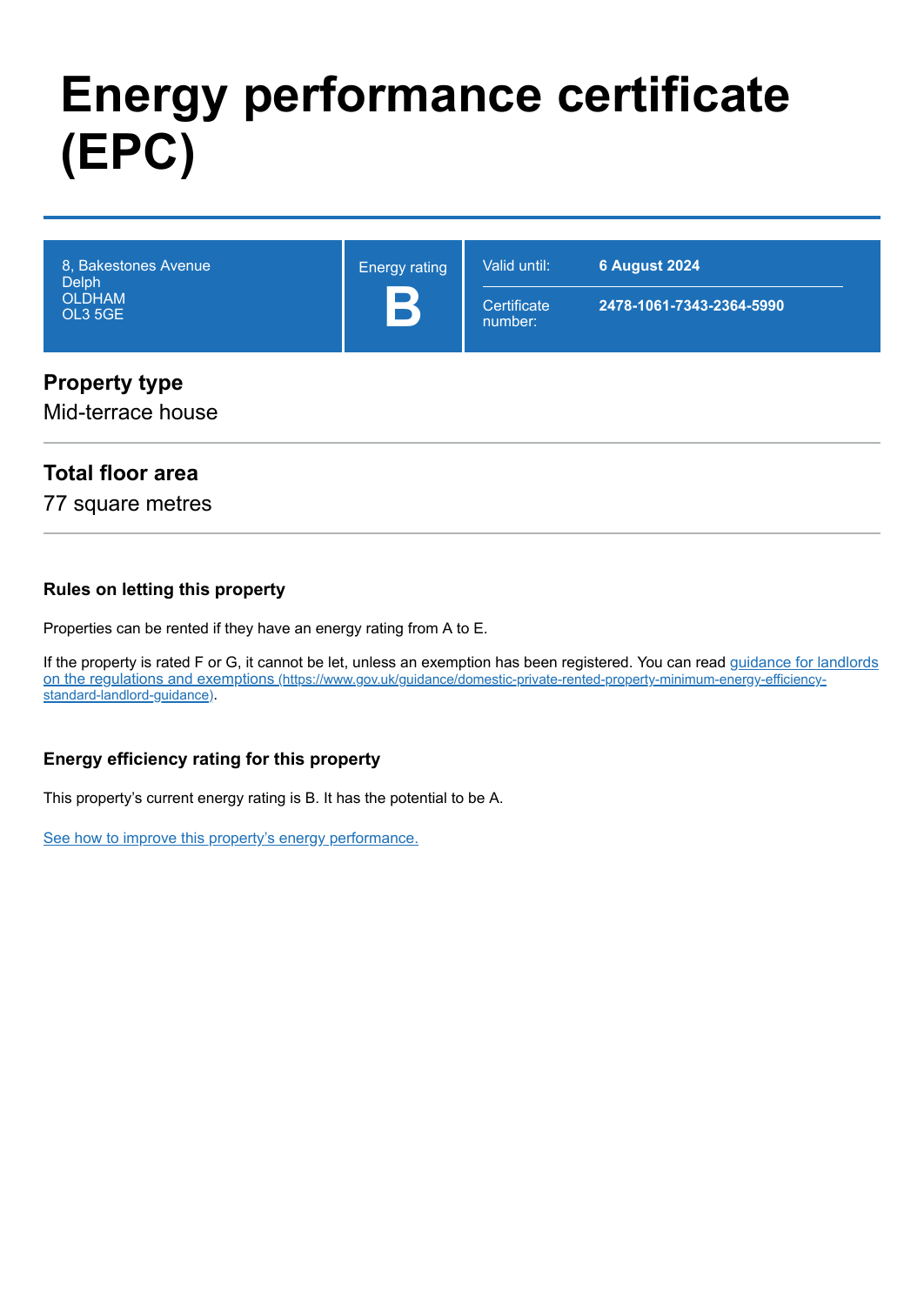| <b>Score</b> | <b>Energy rating</b> | <b>Current</b> | <b>Potential</b> |
|--------------|----------------------|----------------|------------------|
| $92 +$       |                      |                | 93<br>A          |
| 81-91        | Β                    | 81<br>B        |                  |
| 69-80        | $\mathbf C$          |                |                  |
| 55-68        | D                    |                |                  |
| 39-54        | Е                    |                |                  |
| $21 - 38$    | F                    |                |                  |
| $1 - 20$     | G                    |                |                  |

The graph shows this property's current and potential energy efficiency.

Properties are given a rating from A (most efficient) to G (least efficient).

Properties are also given a score. The higher the number the lower your fuel bills are likely to be.

For properties in England and Wales:

- the average energy rating is D
- the average energy score is 60

#### **Breakdown of property's energy performance**

This section shows the energy performance for features of this property. The assessment does not consider the condition of a feature and how well it is working.

Each feature is assessed as one of the following:

- very good (most efficient)
- good
- average
- poor
- very poor (least efficient)

When the description says "assumed", it means that the feature could not be inspected and an assumption has been made based on the property's age and type.

| Feature | <b>Description</b>                                    | <b>Rating</b> |
|---------|-------------------------------------------------------|---------------|
| Walls   | Average thermal transmittance 0.15 W/m <sup>2</sup> K | Very good     |
| Roof    | Average thermal transmittance 0.09 W/m <sup>2</sup> K | Very good     |
| Floor   | Average thermal transmittance 0.11 W/m <sup>2</sup> K | Very good     |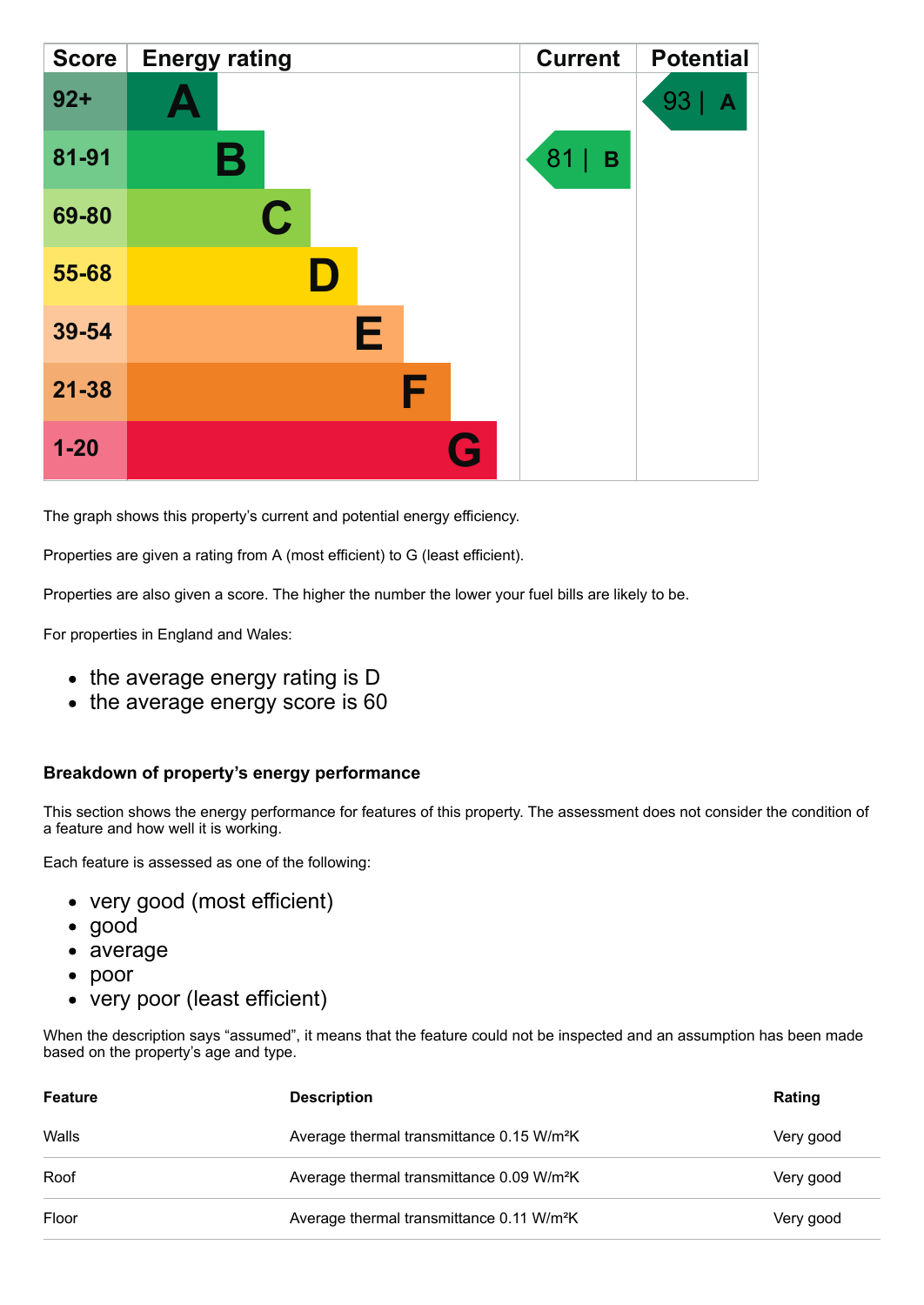| <b>Feature</b>       | <b>Description</b>                                                | Rating    |
|----------------------|-------------------------------------------------------------------|-----------|
| Windows              | High performance glazing                                          | Very good |
| Main heating         | Boiler and radiators, mains gas                                   | Good      |
| Main heating control | Time and temperature zone control                                 | Very good |
| Hot water            | From main system                                                  | Good      |
| Lighting             | Low energy lighting in 75% of fixed outlets                       | Very good |
| Air tightness        | Air permeability 5.6 m <sup>3</sup> /h.m <sup>2</sup> (as tested) | Good      |
| Secondary heating    | None                                                              | N/A       |

# **Primary energy use**

The primary energy use for this property per year is 133 kilowatt hours per square metre (kWh/m2).

#### What is primary energy use?

#### **Environmental impact of this property**

One of the biggest contributors to climate change is carbon dioxide (CO2). The energy used for heating, lighting and power in our homes produces over a quarter of the UK's CO2 emissions.

#### **An average household produces**

6 tonnes of CO2

#### **This property produces**

#### **This property's potential production**

0.8 tonnes of CO2

1.8 tonnes of CO2

By making the [recommended changes,](#page-3-0) you could reduce this property's CO2 emissions by 1.0 tonnes per year. This will help to protect the environment.

Environmental impact ratings are based on assumptions about average occupancy and energy use. They may not reflect how energy is consumed by the people living at the property.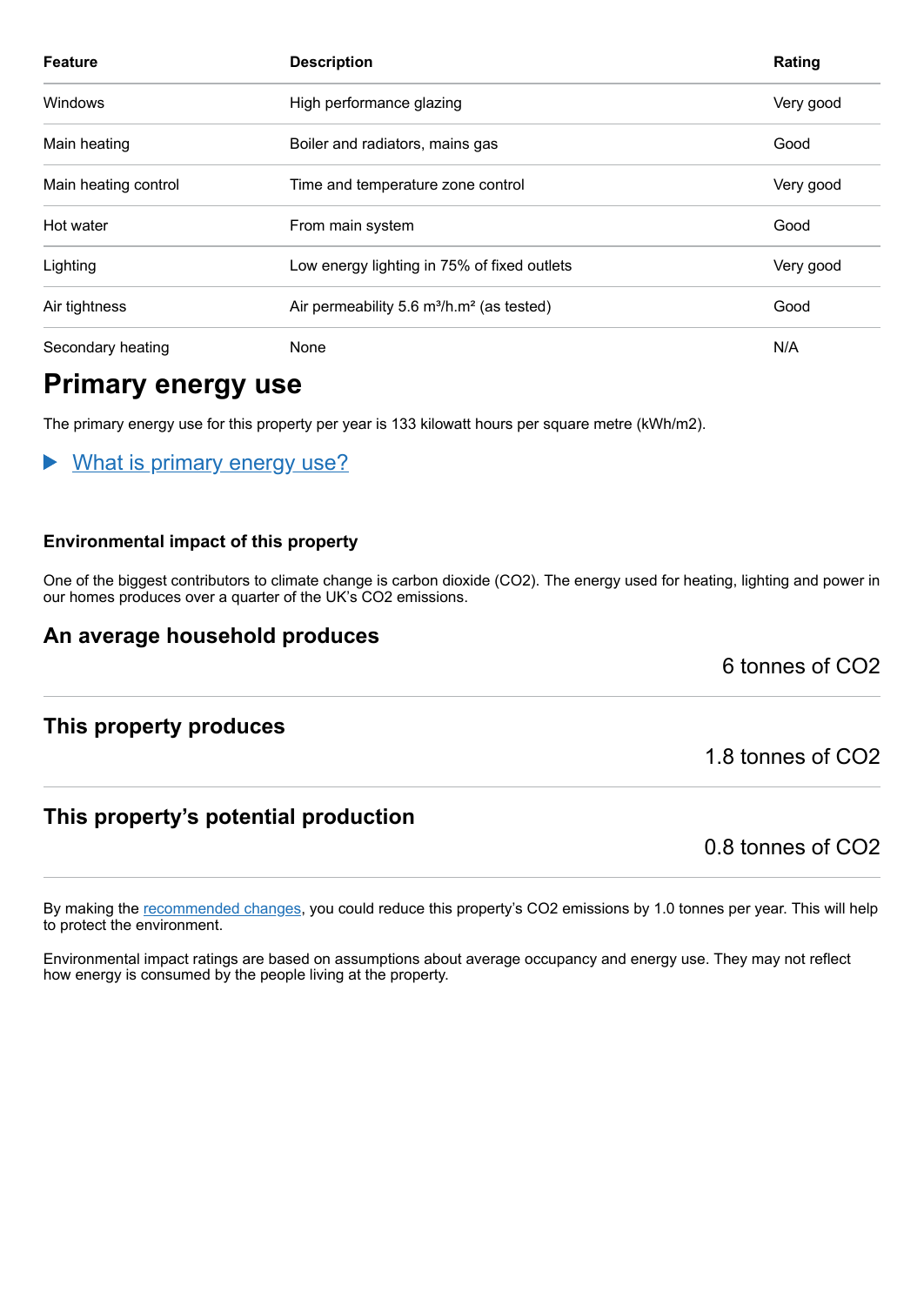# <span id="page-3-0"></span>Potential energy rating **A How to improve this property's energy performance** Making any of the recommended changes will improve this property's energy efficiency. If you make all of the recommended changes, this will improve the property's energy rating and score from B (81) to A (93). **Recommendation 1: Solar water heating** Solar water heating **Typical installation cost** £4,000 - £6,000 **Typical yearly saving** £33 What is an energy rating?

| Recommendation 2: Solar photovoltaic panels, 2.5 kWp |
|------------------------------------------------------|
|                                                      |

Solar photovoltaic panels

**Typical installation cost**

**Typical yearly saving**

**Potential rating after carrying out recommendations 1 and 2**

**Potential rating after carrying out recommendation 1**

# **Paying for energy improvements**

[Find energy grants and ways to save energy in your home.](https://www.gov.uk/improve-energy-efficiency) (https://www.gov.uk/improve-energy-efficiency)

**Estimated energy use and potential savings**

**Estimated yearly energy cost for this property**

82 | B

£229

93 | A

£9,000 - £14,000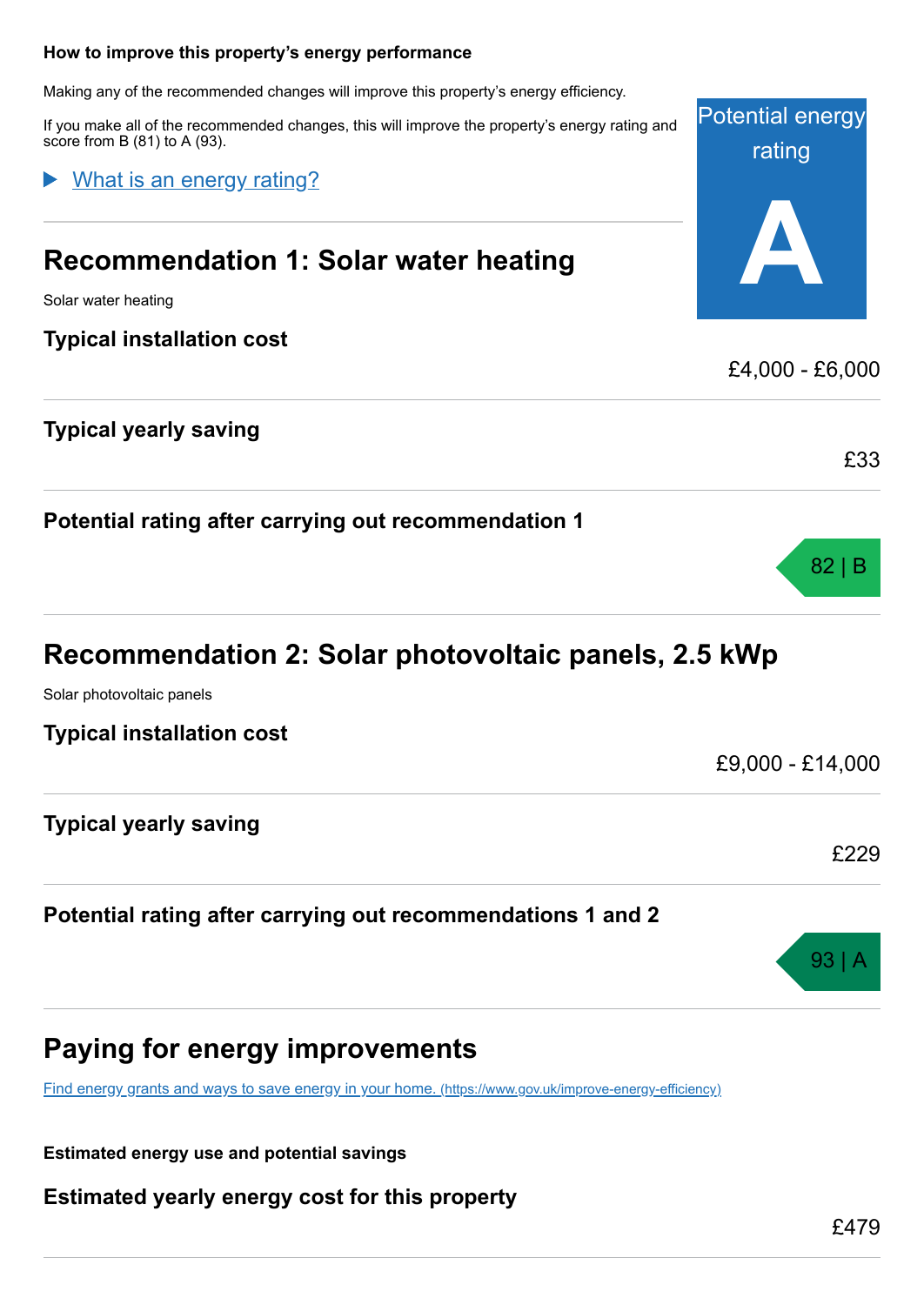The estimated cost shows how much the average household would spend in this property for heating, lighting and hot water. It is not based on how energy is used by the people living at the property.

The estimated saving is based on making all of the recommendations in [how to improve this property's energy performance.](#page-3-0)

For advice on how to reduce your energy bills visit Simple Energy Advice [\(https://www.simpleenergyadvice.org.uk/\)](https://www.simpleenergyadvice.org.uk/).

# **Heating use in this property**

Heating a property usually makes up the majority of energy costs.

# **Estimated energy used to heat this property**

# **Space heating**

4128 kWh per year

## **Water heating**

### 1982 kWh per year

## **Potential energy savings by installing insulation**

The assessor did not find any opportunities to save energy by installing insulation in this property.

You might be able to receive Renewable Heat Incentive payments [\(https://www.gov.uk/domestic-renewable-heat-incentive\)](https://www.gov.uk/domestic-renewable-heat-incentive). This will help to reduce carbon emissions by replacing your existing heating system with one that generates renewable heat. The estimated energy required for space and water heating will form the basis of the payments.

#### **Contacting the assessor and accreditation scheme**

This EPC was created by a qualified energy assessor.

If you are unhappy about your property's energy assessment or certificate, you can complain to the assessor directly.

If you are still unhappy after contacting the assessor, you should contact the assessor's accreditation scheme.

Accreditation schemes are appointed by the government to ensure that assessors are qualified to carry out EPC assessments.

# **Assessor contact details**

#### **Assessor's name**

Daniel Watt

#### **Telephone**

07944342776

#### **Email**

[dan.w@ashmount.net](mailto:dan.w@ashmount.net)